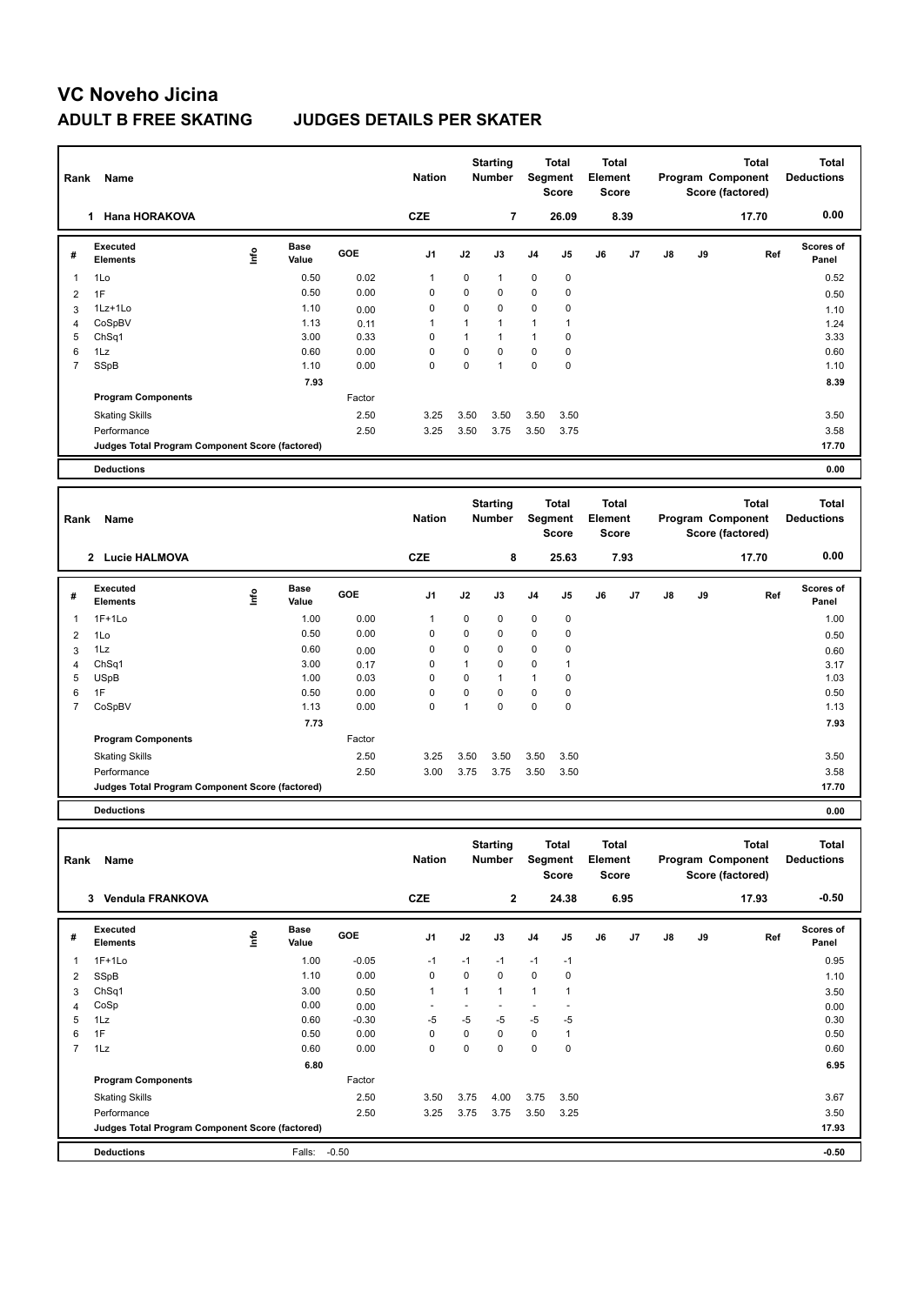# **VC Noveho Jicina**

### **ADULT B FREE SKATING JUDGES DETAILS PER SKATER**

| Rank           | Name                                            |      |                      |            | <b>Nation</b>  |             | <b>Starting</b><br>Number | Segment        | Total<br>Score | <b>Total</b><br>Element<br><b>Score</b> |      |               |    | <b>Total</b><br>Program Component<br>Score (factored) | Total<br><b>Deductions</b> |
|----------------|-------------------------------------------------|------|----------------------|------------|----------------|-------------|---------------------------|----------------|----------------|-----------------------------------------|------|---------------|----|-------------------------------------------------------|----------------------------|
|                | 4 Jan LUKES                                     |      |                      |            | <b>CZE</b>     |             | 4                         |                | 24.10          |                                         | 7.02 |               |    | 17.08                                                 | 0.00                       |
| #              | Executed<br><b>Elements</b>                     | lnfo | <b>Base</b><br>Value | <b>GOE</b> | J <sub>1</sub> | J2          | J3                        | J <sub>4</sub> | J <sub>5</sub> | J6                                      | J7   | $\mathsf{J}8$ | J9 | Ref                                                   | <b>Scores of</b><br>Panel  |
| $\overline{1}$ | 1Fe                                             | e    | 0.40                 | $-0.08$    | $-2$           | $-2$        | $-1$                      | $-2$           | $-2$           |                                         |      |               |    |                                                       | 0.32                       |
| 2              | ChSq1                                           |      | 3.00                 | 0.50       | $\mathbf 0$    | 1           | $\mathbf{1}$              | 1              |                |                                         |      |               |    |                                                       | 3.50                       |
| 3              | SSpB                                            |      | 1.10                 | 0.00       | $-1$           | 0           | 0                         | 0              |                |                                         |      |               |    |                                                       | 1.10                       |
| $\overline{4}$ | 1Lz                                             |      | 0.60                 | 0.00       | 0              | 0           | 0                         | $\mathbf 0$    | 0              |                                         |      |               |    |                                                       | 0.60                       |
| 5              | 1Lo+1Lo                                         |      | 1.00                 | 0.00       | 0              | $\mathbf 0$ | 0                         | $\mathbf 0$    | 0              |                                         |      |               |    |                                                       | 1.00                       |
| 6              | 1F                                              |      | 0.50                 | 0.00       | $-3$           | 0           | $\Omega$                  | 0              | 0              |                                         |      |               |    |                                                       | 0.50                       |
| 7              | CoSp                                            |      | 0.00                 | 0.00       |                |             |                           |                |                |                                         |      |               |    |                                                       | 0.00                       |
|                |                                                 |      | 6.60                 |            |                |             |                           |                |                |                                         |      |               |    |                                                       | 7.02                       |
|                | <b>Program Components</b>                       |      |                      | Factor     |                |             |                           |                |                |                                         |      |               |    |                                                       |                            |
|                | <b>Skating Skills</b>                           |      |                      | 2.50       | 2.25           | 3.25        | 3.50                      | 3.25           | 3.50           |                                         |      |               |    |                                                       | 3.33                       |
|                | Performance                                     |      |                      | 2.50       | 2.00           | 3.50        | 3.50                      | 3.50           | 3.50           |                                         |      |               |    |                                                       | 3.50                       |
|                | Judges Total Program Component Score (factored) |      |                      |            |                |             |                           |                |                |                                         |      |               |    |                                                       | 17.08                      |
|                | <b>Deductions</b>                               |      |                      |            |                |             |                           |                |                |                                         |      |               |    |                                                       | 0.00                       |

e Wrong edge

| Rank | Name                                            |   |                      |         | <b>Nation</b>  |             | <b>Starting</b><br><b>Number</b> | Segment        | <b>Total</b><br>Score | <b>Total</b><br>Element<br><b>Score</b> |                |    |    | <b>Total</b><br>Program Component<br>Score (factored) | <b>Total</b><br><b>Deductions</b> |
|------|-------------------------------------------------|---|----------------------|---------|----------------|-------------|----------------------------------|----------------|-----------------------|-----------------------------------------|----------------|----|----|-------------------------------------------------------|-----------------------------------|
|      | <b>Marina KRUKOVSKA</b><br>5                    |   |                      |         | <b>CZE</b>     |             | 5                                |                | 22.95                 |                                         | 7.95           |    |    | 15.00                                                 | 0.00                              |
| #    | Executed<br><b>Elements</b>                     | 울 | <b>Base</b><br>Value | GOE     | J <sub>1</sub> | J2          | J3                               | J <sub>4</sub> | J5                    | J6                                      | J <sub>7</sub> | J8 | J9 | Ref                                                   | <b>Scores of</b><br>Panel         |
|      | $1S+1Lo$                                        |   | 0.90                 | $-0.02$ | $-2$           | $\mathbf 0$ | $-1$                             | $\mathbf 0$    | $\mathbf 0$           |                                         |                |    |    |                                                       | 0.88                              |
| 2    | 1Lo                                             |   | 0.50                 | 0.00    | $\Omega$       | $\Omega$    | 0                                | $\mathbf 0$    | 0                     |                                         |                |    |    |                                                       | 0.50                              |
| 3    | SSp1                                            |   | 1.30                 | 0.04    | 0              |             | 1                                | 0              | 0                     |                                         |                |    |    |                                                       | 1.34                              |
| 4    | 1F                                              |   | 0.50                 | 0.00    | 0              | 0           | $-1$                             | 0              | 0                     |                                         |                |    |    |                                                       | 0.50                              |
| 6    | 1T                                              |   | 0.40                 | 0.00    | $\Omega$       | $\Omega$    | $\mathbf 0$                      | $\mathbf 0$    | $\mathbf 0$           |                                         |                |    |    |                                                       | 0.40                              |
|      | ChSq1                                           |   | 3.00                 | 0.33    | 0              | 1           | 0                                | $\overline{1}$ |                       |                                         |                |    |    |                                                       | 3.33                              |
| 8    | <b>USpB</b>                                     |   | 1.00                 | 0.00    | 0              | 0           | 1                                | $\pmb{0}$      | $\mathbf 0$           |                                         |                |    |    |                                                       | 1.00                              |
|      |                                                 |   | 7.60                 |         |                |             |                                  |                |                       |                                         |                |    |    |                                                       | 7.95                              |
|      | <b>Program Components</b>                       |   |                      | Factor  |                |             |                                  |                |                       |                                         |                |    |    |                                                       |                                   |
|      | <b>Skating Skills</b>                           |   |                      | 2.50    | 2.50           | 3.00        | 3.00                             | 3.00           | 3.00                  |                                         |                |    |    |                                                       | 3.00                              |
|      | Performance                                     |   |                      | 2.50    | 2.50           | 3.25        | 3.00                             | 3.00           | 3.00                  |                                         |                |    |    |                                                       | 3.00                              |
|      | Judges Total Program Component Score (factored) |   |                      |         |                |             |                                  |                |                       |                                         |                |    |    |                                                       | 15.00                             |
|      | <b>Deductions</b>                               |   |                      |         |                |             |                                  |                |                       |                                         |                |    |    |                                                       | 0.00                              |

| Rank           | Name                                            |      |                      | <b>Nation</b> |                | <b>Starting</b><br><b>Number</b> | <b>Total</b><br>Segment<br><b>Score</b> |                | <b>Total</b><br>Element<br><b>Score</b> |    | <b>Total</b><br>Program Component<br>Score (factored) |               |    | <b>Total</b><br><b>Deductions</b> |                           |
|----------------|-------------------------------------------------|------|----------------------|---------------|----------------|----------------------------------|-----------------------------------------|----------------|-----------------------------------------|----|-------------------------------------------------------|---------------|----|-----------------------------------|---------------------------|
|                | 6 Pavel HOFR                                    |      |                      |               | <b>CZE</b>     |                                  | 3                                       |                | 22.18                                   |    | 6.98                                                  |               |    | 15.20                             | 0.00                      |
| #              | Executed<br><b>Elements</b>                     | Info | <b>Base</b><br>Value | GOE           | J <sub>1</sub> | J2                               | J3                                      | J <sub>4</sub> | J5                                      | J6 | J7                                                    | $\mathsf{J}8$ | J9 | Ref                               | <b>Scores of</b><br>Panel |
| 1              | 1F                                              |      | 0.50                 | 0.00          | 0              | 0                                | 0                                       | $\mathbf 0$    | 0                                       |    |                                                       |               |    |                                   | 0.50                      |
| 2              | SSpB                                            |      | 1.10                 | $-0.15$       | $-1$           | $-2$                             | $-3$                                    | $-1$           | $-1$                                    |    |                                                       |               |    |                                   | 0.95                      |
| 3              | 1S                                              |      | 0.40                 | 0.00          | 0              | 0                                | $\mathbf 0$                             | 0              | 0                                       |    |                                                       |               |    |                                   | 0.40                      |
| 4              | ChSq1                                           |      | 3.00                 | $-0.50$       | $-2$           | $-2$                             | $-1$                                    | 0              | 0                                       |    |                                                       |               |    |                                   | 2.50                      |
| 5              | 1Lz+1Lo                                         |      | 1.10                 | 0.00          | 0              | 0                                | 0                                       | $\mathbf 0$    | 0                                       |    |                                                       |               |    |                                   | 1.10                      |
| 6              | <b>USpB</b>                                     |      | 1.00                 | 0.03          | 0              | 1                                | $\mathbf{1}$                            | 0              | 0                                       |    |                                                       |               |    |                                   | 1.03                      |
| $\overline{7}$ | 1Lo                                             |      | 0.50                 | 0.00          | 0              | 0                                | $\mathbf 0$                             | $\mathbf 0$    | 0                                       |    |                                                       |               |    |                                   | 0.50                      |
|                |                                                 |      | 7.60                 |               |                |                                  |                                         |                |                                         |    |                                                       |               |    |                                   | 6.98                      |
|                | <b>Program Components</b>                       |      |                      | Factor        |                |                                  |                                         |                |                                         |    |                                                       |               |    |                                   |                           |
|                | <b>Skating Skills</b>                           |      |                      | 2.50          | 2.25           | 3.25                             | 3.25                                    | 3.00           | 3.00                                    |    |                                                       |               |    |                                   | 3.08                      |
|                | Performance                                     |      |                      | 2.50          | 2.25           | 3.00                             | 3.25                                    | 3.00           | 3.00                                    |    |                                                       |               |    |                                   | 3.00                      |
|                | Judges Total Program Component Score (factored) |      |                      |               |                |                                  |                                         |                |                                         |    |                                                       |               |    |                                   | 15.20                     |
|                | <b>Deductions</b>                               |      |                      |               |                |                                  |                                         |                |                                         |    |                                                       |               |    |                                   | 0.00                      |